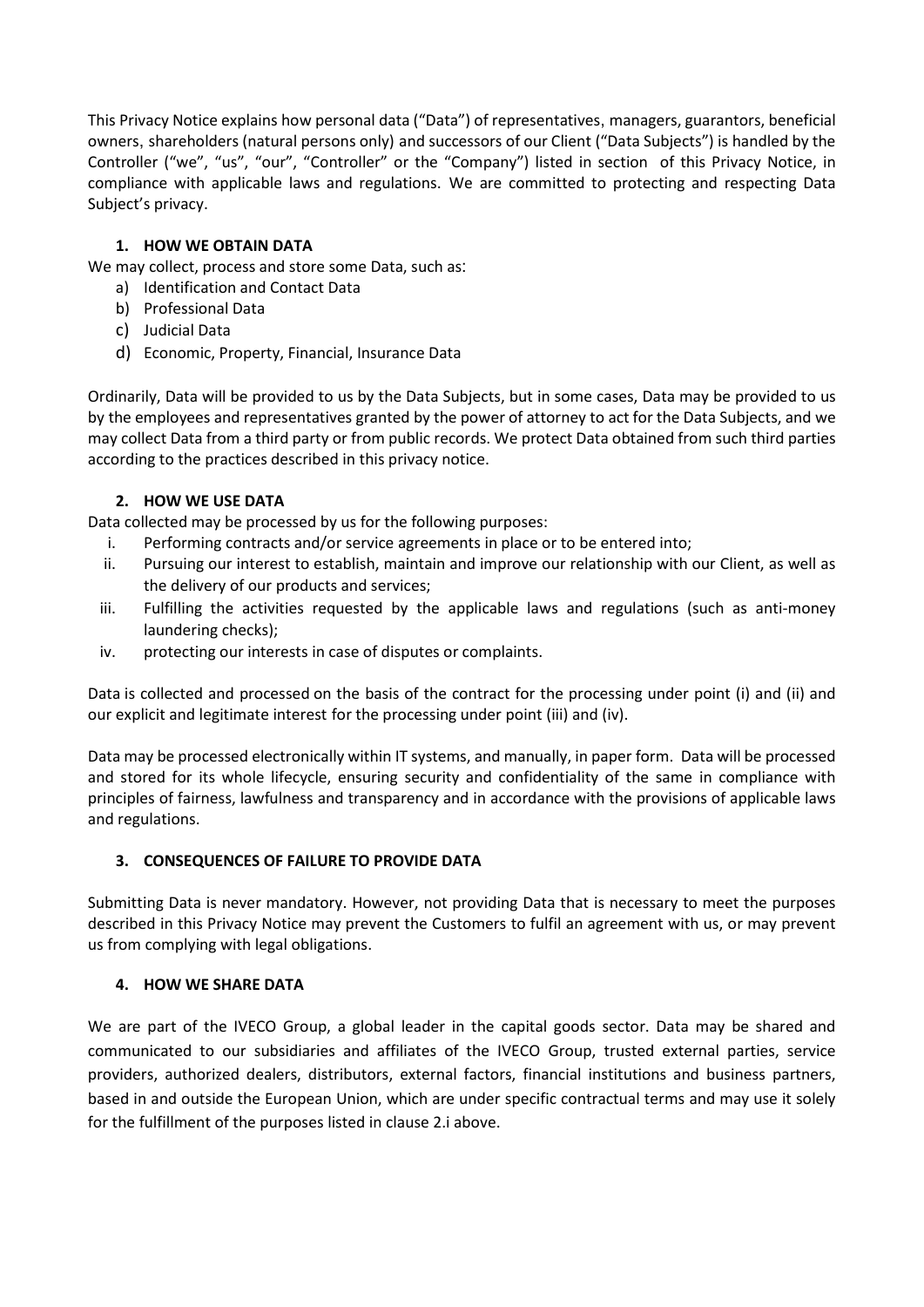Data may be communicated to third parties for the fulfillment of the purposes listed in clause 2.iii and 2.iv above, to operate and maintain our and the IVECO Group security, protect our and the IVECO Group rights or property, to respond to order of Public Authorities, or to exercise our rights before judicial authorities.

### 5. HOW WE TRANSFER DATA OUTSIDE OF THE EUROPEAN ECONOMIC AREA (EEA)

In order to perform Data processing activities as detailed above, we may transfer Data in countries outside of the European Economic Area (EEA), including storing such Data in digital or physical databases managed by entities acting on our behalf. Database management and Data processing are limited to the purposes of the processing and are carried out according to applicable data protection laws and regulations.

In case Data are transferred outside of the EEA, the Company will use any appropriate contractual measures to guarantee adequate protection of the Data, including – among others – agreements based on Standard Data Protection Clauses adopted by the EU Commission applicable to the transfer of personal data outside the EEA.

In addition to the adoption of legitimate mechanisms for the data transfer outside the EEA, the IVECO Group's affiliates and subsidiaries in the U.S. participate to the Privacy Shield program and, therefore, are also committed to act in compliance with the EU-U.S. and Swiss-U.S. Privacy Shield Frameworks and the CNH Industrial Privacy Shield Policy, available here: https://www.cnhindustrial.com/enus/governance/policies\_and\_guidelines/Pages/corporate\_policies.aspx

### 6. RETAINING DATA

We maintain Data in our systems and archives for as long as necessary to pursue the purposes described in this Privacy Notice taking into account, when applicable, legal and contractual requirements.

When Data is no longer necessary for the purposes for which it is processed, Data is deleted or kept in a form which does not permit the identification of data subjects, provided that we are not legally required or permitted to hold such Data. We may continue to store Data for a longer period, as may be necessary to protect our interests related to potential liability connected to the provision of the services or products or the processing of Data.

# 7. DATA CONTROLLERS

CNH Industrial Financial Services S.A., with registered office in 16-18 Rue des Rochettes, 91150 Morigny-Champigny, France is the Controller for the Data it collects, processes and stores in the framework of this Privacy Notice.

CNH Industrial Financial Services S.A. has appointed a Data Protection Officer. The contact information of the Data Protection Officer is as follows:

CNH Industrial Financial Services S.A. Data Protection Officer 16-18 Rue des Rochettes, 91150 Morigny-Champigny, France

Email: dataprotection-financialservices@cnhind.com

CNH Industrial Capital Solutions S.p.A., with registered office in Via Puglia n. 35, Torino, Italy is the Controller for the Data it collects, processes and stores in the framework of this Privacy Notice.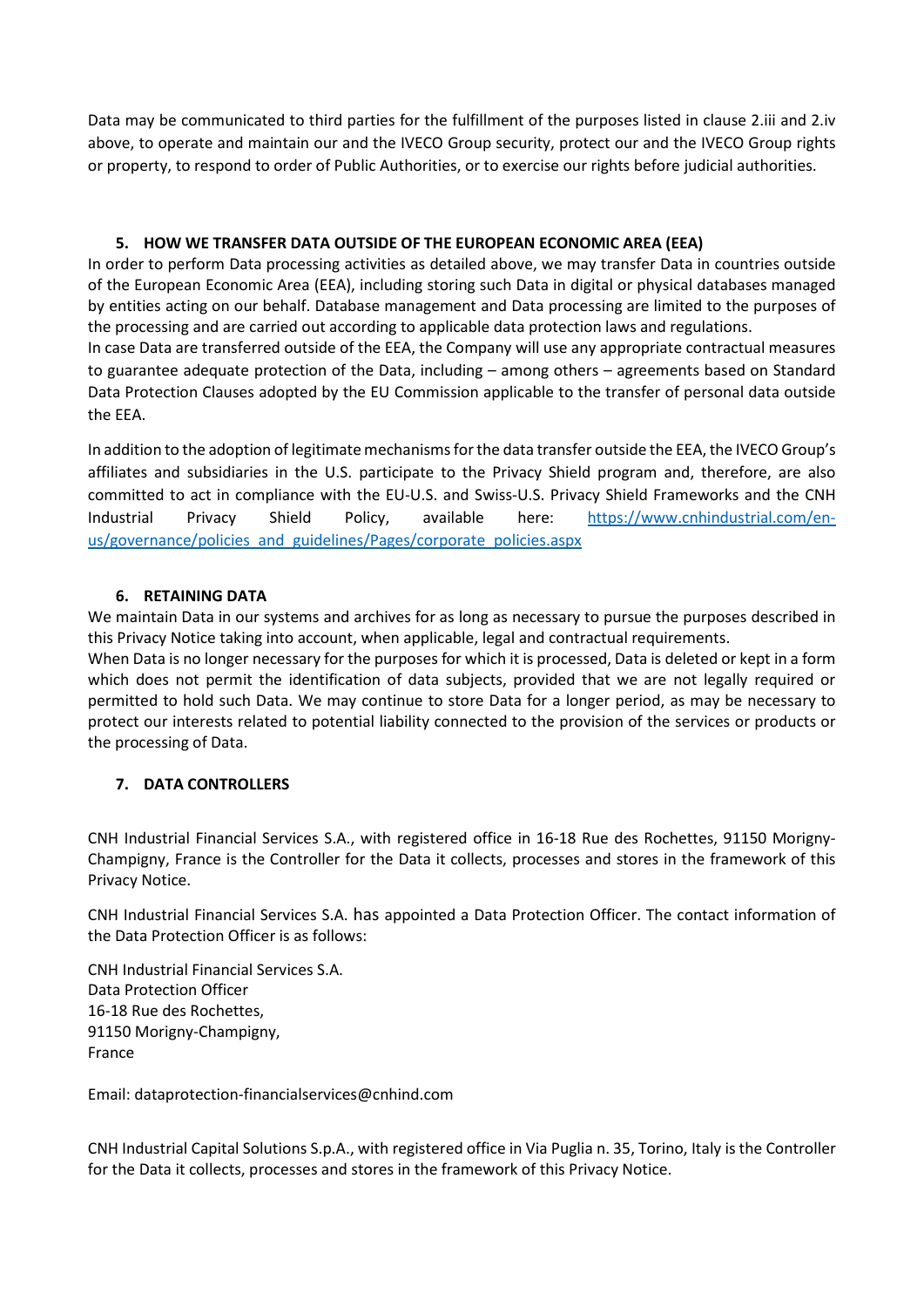CNH Industrial Capital Limited, with registered office in Cranes Farm Road, Basildon, Essex, SS14 3AD, United Kingdom is the Controller for the Data it collects, processes and stores in the framework of this Privacy Notice.

If a credit is assigned (factoring) to another company of IVECO Group, the Controller shares and communicates the Data to such a company of IVECO Group, which will act as autonomous controller.

### 8. DATA SUBJECT RIGHTS

Data Subjects may exercise their rights as defined by applicable laws and regulations, among these:

- Right of access: right to obtain from the Controller a confirmation as to whether or not Data is being processed, and, if so, to demand to gain access to this Data.
- Right to rectification: right to obtain from the Controller the rectification of Data considered inaccurate and to have incomplete information being completed, including by means of providing a supplementary statement.
- Right to erasure: right to obtain from us the erasure of Data without undue delay, where the request is made in accordance with the applicable laws and regulations.
- Right to object to data processing: right to object at any time to the processing of Data, unless the Controller demonstrates compelling legitimate grounds for the processing which override this right.
- Right to limit the data processing: right to obtain from the Controller a limitation on the processing activities when the accuracy and the precision of Data is disputed, and for the time necessary for the Controller to verify the accuracy of Data.
- Right to data portability: right to receive the Data provided to the Controller in a structured, commonly used and machine-readable format. Data Subjects also have the right to transmit that Data to another data controller without hindrance from the Controller, especially following these conditions: the processing is based on consent or on a contract and the processing is carried out by automated means.
- Right to make a complaint: without prejudice to any other administrative or judicial dispute, if Data Subjects believe the data processing has been carried out illicitly or not compliant with applicable laws and regulations, they have the right to raise a complaint with the Supervisory Authority of the Member State in which they reside or work habitually, or of the State where any breach has occurred.

Data Subjects can exercise the abovementioned rights by contacting us as follows:

- Filling the online form you can find here: https://privacy.cnhindustrial.com/itit/footer/Pages/form.aspx
- Sending a letter to the Controller at the address indicated in the section 7 of this Privacy Notice, specifying "for the attention of Privacy Compliance", if possible by attaching the standard form that you can download from here: http://www.cnhindustrial.com/enus/footer/Pages/DSRDC.aspx
- Writing an email to privacy-compliance@cnhind.com, if possible by attaching the standard form that you can download from here: http://www.cnhindustrial.com/enus/footer/Pages/DSRDC.aspx

In case a Data Subject submits a request, we may need to obtain additional personal information from Data Subjects to verify their identity and contact them, if necessary. This information, together with other Data we already withhold, will then be processed to meet Data Subject's request, as required by applicable law. Where necessary, certain information may be transferred to other companies within or outside the CNH Industrial Group that act as data processors, in order to comply with the request. Data will be processed for the necessary amount of time to evaluate and handle the request, after which Data will be archived for a suitable time period allowing us to demonstrate that the request has been handled correctly and timely.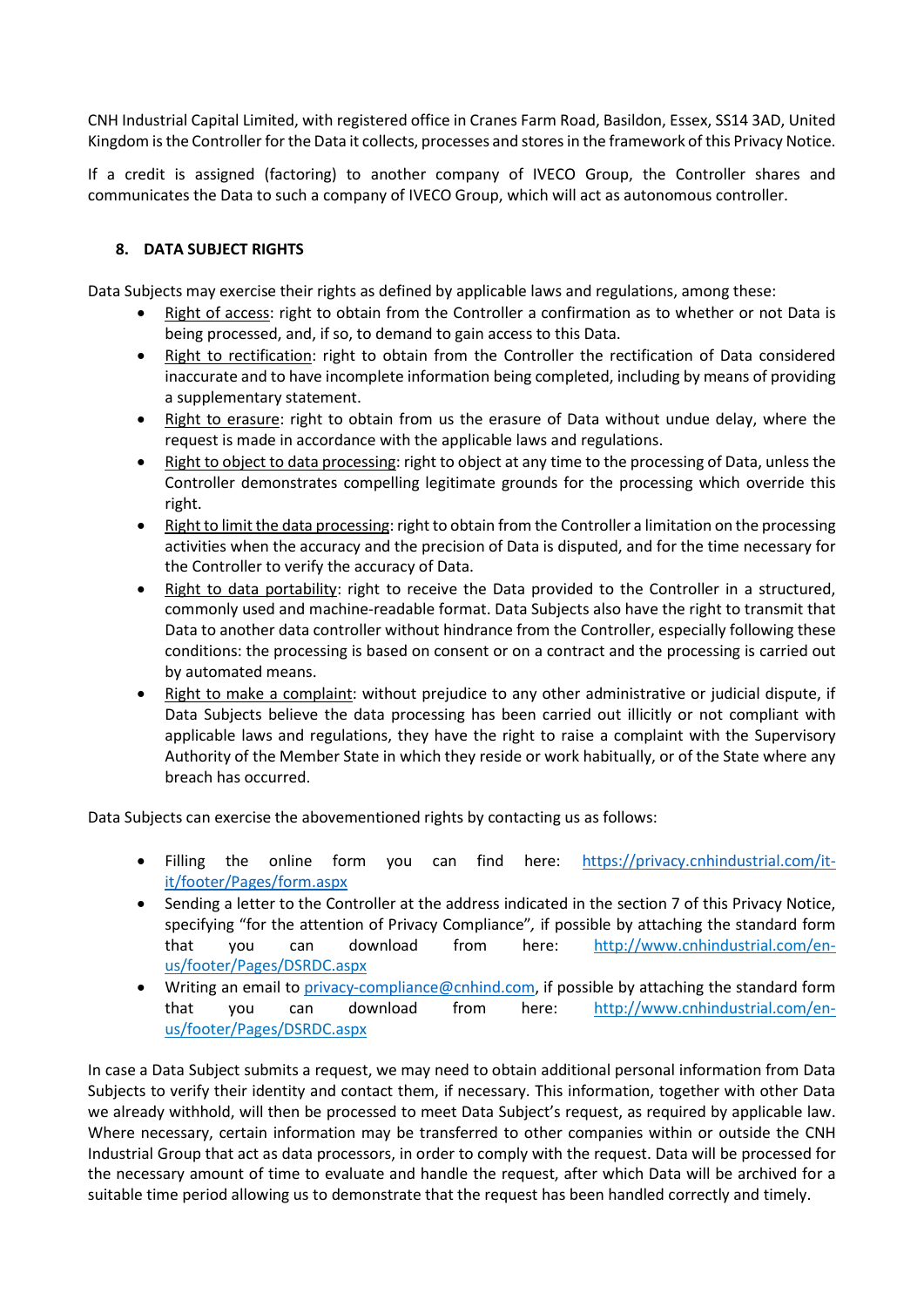# 9. UPDATES TO THIS PRIVACY NOTICE

This Privacy Notice was drafted in October 2021. We reserve the right to amend or update the Privacy Notice from time to time to reflect changing legal requirements or our processing activities.